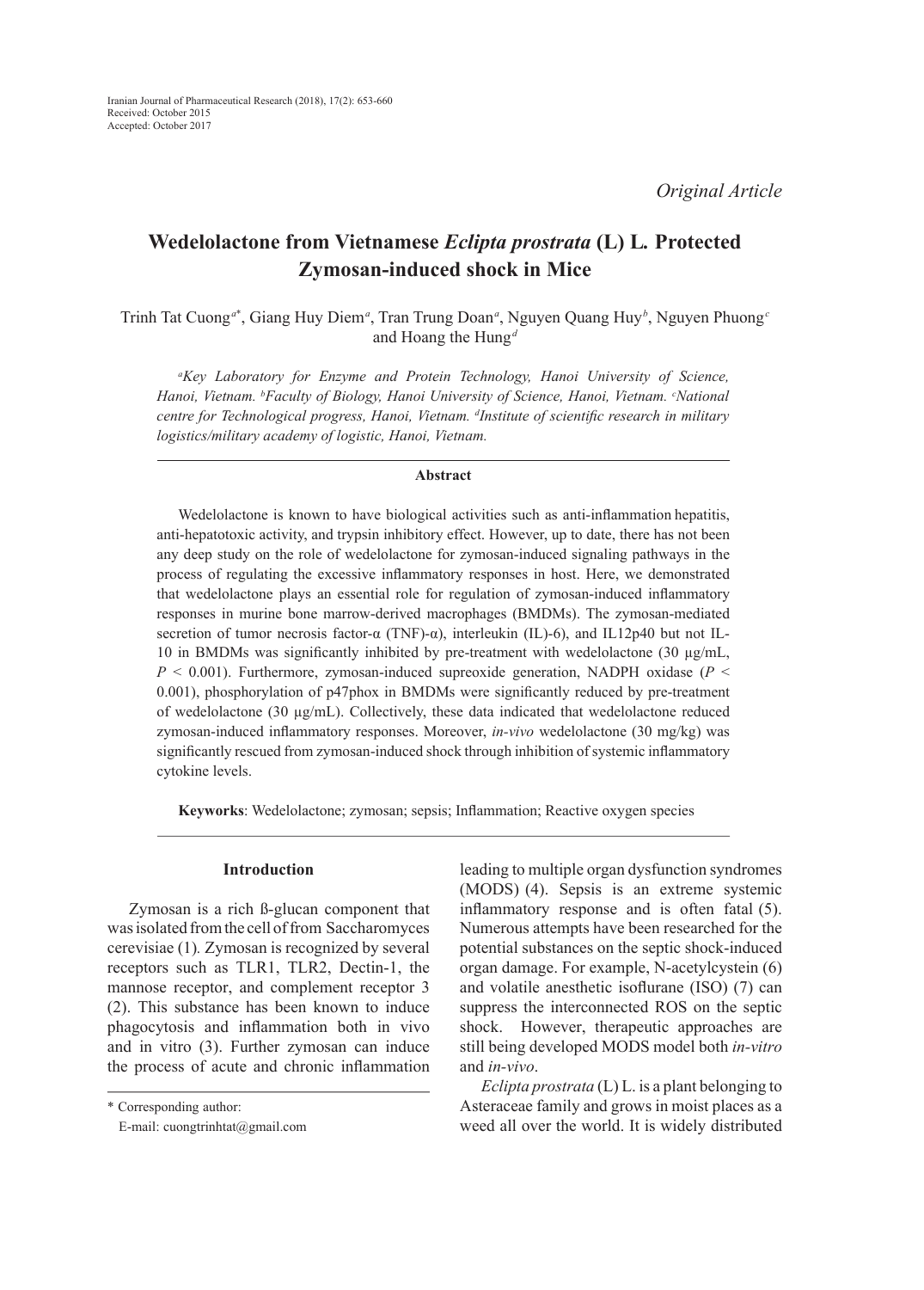throughout India, China, Thailand, and Vietnam. Pharmacological activities of wedelolactone from *Eclipta prostrata* (L) L. has been demonstrated in vitro and *in-vivo* (8). Specially, wedelolactone is known as a wide range of bioloical activities and is used for the treatment of hepatitis and cirrhosis as viral infections (9). Recently, some researchers reported that it can inhibit growth of prostate, and pituitary cancer cells (10). Further, wedelolactone inhibits IқB kinase (IKK) complex resulting in suppression of LPS-induced caspase-11 expression (11).

However, there have not been any researches deeply done on the role of wedelolactone in zymosan-induced inflammatory responses and zymosan-induced shock. Therefore, in this study, we demonstrated the role of wedel lactone extracted from Vietnamese *Eclipta prostrata* (L) L. during the regulation of zymosan-dependent inflammatory signals in macrophages and *invivo* susceptibility of mice zymosan-induced shock. The results showed that wedelolactone significantly attenuated the zymosan-dependent inflammatory responses *in-vitro* and *in-vivo*.

# **Experimental**

# *Reagents and Abs*

Zymosan isolated from *Saccharomyces cerevisiae* (Dectin-1 agonist), was purchased from Sigma-Aldrich. Specific Abs against p38 and phospho-(Thr180/Tyr182)-p38 were purchased from Cell Signalling Technology (Beverly, MA). Anti–phospho-(Ser345) p47phox, Ab p47phox were purchased from Santa Cruz. Biotechnology Dimethyl sulfoxide (DMSO) was purchased from Sigma. ELISA kits for IL-6, IL-10, TNF- $\alpha$ , and IL-12p40 were purchased from BD Pharmingen (Franklin Lakes, NJ).Also, standard wedelolactone was purchased from Sigma Aldrich. Additionally, Chloroform, methanol, toluene, acetone, formic acid, ethyl acetate, and acetonitrile were purchased from Merk.

# *Cell culture*

Primary bone marrow derived-macrophages (BMDMs) were isolated from Swiss mice. The BMDMs were differentiated for 5–7 days in the medium containing Dulbecco's modified Eagle's medium (DMEM, Gibco-BRL, Gaithersburg, MD) with 10% L929 cell-conditioned medium (as a source of M-CSF), 10% heat- inactivated fetal

bovine serum (FBS) (Gibco-BRL), 1mM sodium pyruvate, 50 U/mL penicillin, 50 µg/mL streptomycin and  $5x10<sup>5</sup>$  M ß-mercaptoethanol, sodium pyruvate, non-essential amino acids, penicillin G (100 IU/mL), and streptomycin  $(100 \mu g/mL)$ .

### *Plant material*

The *Eclipta prostrata* (L). L. was collected in Thai Binh provinces, Vietnam and identified (TTC01, TTC02, TTC03) by the Institute of Ecology and Biological Resources Vietnam Academy of Science and Technology (VAST), Hanoi.

# *Isolation of wedelolactone*

The leaves of *Eclipta prostrata* (L) L. were extracted with methanol by Soxhlet, as previously described (12). The solvent was removed and the residues were suspended in water separately and heated on steam bath below 80 °C. After filtrating, the aqueous phase was partitioned with ethyl acetate. The organic phase was filtered and the solvent was evaporated to reach light brown powder. The powder was subjected to fractionation by column chromatography on silica gel (glass column  $(1\times80)$  cm), and the final silica length was 50 cm. The mobile phase was prepared from chloroform: methanol (70: 30). The crud and partial purified extract were subjected TLC, the solvent system (toluene: acetone: formic acid: 11: 6: 1). The purified sample and standard wedelolactone were measured by HPLC, as previously described (13). The purified sample and standard wedelolactone were diluted with methanol 10 mL. The solution was filtered through a 0.45 μm membrane filter before HPLC analysis and the injection volume was 20 µL. HPLC was performed using a Shimadzu LC-20AT pump system equipped with a Shimadzu SPD-M20A Photodiode array detector and the detection wavelength set at 351 nm. The separation was obtained using a reversed-phase column (cosmosil 5C18-AR-II 4.6 mm x 250 mm, 5μm) with the mobile phase, acetonitrile: water (35: 65 % v/v). The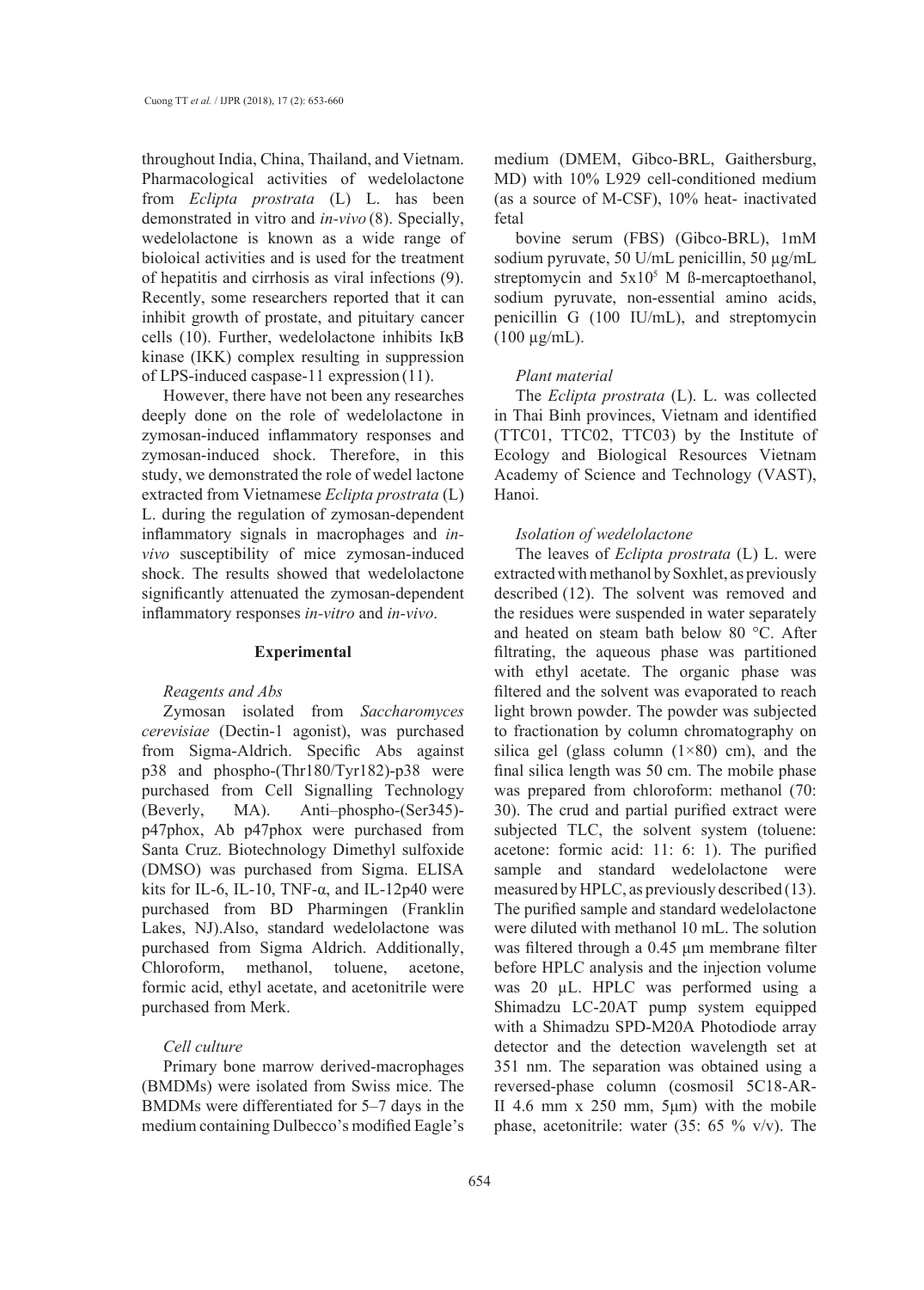pH of mobile phase was adjusted to 3.2. The experiment was performed at room temperature and the flow was fixed at 1.0 mL/min.

# *Experimental animals*

All experiments described in this study were performed using Swiss mice. All animalrelated procedures and care were reviewed and approved by the national institute of hygiene and epidemiology (Vietnam). These mice used for the zymosan challenge were 8–10 weeks old (18-22 g). These experimental groups were matched age and sex.

### *Enzyme-linked immunosorbent assay*

BMDMs were treated as indicated and processed for analysis by sandwich ELISA, as previously described (14). The levels of cytokines secreted by cell culture and serum were analyzed by ELISA reagent (BD Pharmingen). All assays were performed as recommended by the manufacturers.

# *Western blotting*

BMDMs were treated as indicated and processed for analysis by western blotting, as previously described (15). The membranes were developed by a chemiluminescence assay (ECL; Amersham-Pharmacia).

# *Measurement of intracellular ROS*

Intracellular superoxide levels were measured as previously described (15). Briefly, BMDMs were treated (60 min) with zymosan after incubating with or without wedelolactone for 45 min. Then, the cells were incubated with either 2 µM DHE (Calbiochem) for 15 min at  $37^{\circ}$ C in 5% CO<sub>2</sub>. The cells were examined by laser-scanning confocal microscopy (LSM 510).

# *Determination of NADPH oxidase activity*

NADPH oxidase activities were evaluated by lucigenin chemiluminescence assay (5x10- 6 mol/L lucigenin, Sigma) in the presence of its substrate NADPH (10-4 mol/L, Sigma) as described previously (15).

# *Experimental animals and zymosan-induced sepsis model*

Mice were injected intraperitoneal (i.p) by

zymosan (2 mg/g of body weight; Sigma) was diluted in sterile phosphate-buffered saline (PBS). Wedelolactone was dissolved in a mixture of dimethyl sulfoxide (DMSO; Sigma): polyethylene glycol (PEG; Sigma) 400: distilled water (DW) (1: 4: 5). The mice were orally administered wedelolactone (20 mg/kg, 30 mg/ kg) or prednisolone (1 mg/kg). The same amount of DMSO: PEG400: DW (1: 4: 5) mixture were orally administered to control group (vehicle). The mice were monitored for 5 days postinjection. The survival of mice was assessed by very 5 h for the first 40 h and every 10 h thereafter as previously described (15).

### *Histological analysis*

Histological analysis was used haematoxylin and eosin as described previously (15)

# *Statistical analysis*

For statistical analysis, data obtained from independent experiments are presented as mean ± SD and were analyzed by the Student's *t*-test with a Bonferroni adjustment or ANOVA for multiple comparisons. The differences were considered significant at  $P < 0.05$ .

### **Results and Discussion**

The discovery of therapeutic or adjuvant models have ability to suppress systemic inflammation and improve survival in the patients to be important. In this study, we have shown the important regulatory role of wedelolactone in zymosan-induced inflammatory responses *in-vitro* and *in-vivo*. Wedelolactone has been reported to have various biological activities (8- 11). TLC detection for the crud showed appositive result in Figure 1A. The result of the partial purified extract showed that there was one main peak (Figure 1B). The partial purified extracts were collected and concentrated for checking with standard wedelolactone by HPLC. The results indicated that there were compatibility between both sample wedelolactone and standard wedelolactone in shape, and the retention time (Figure 1C, 1D).

To examine whether wedelolactone can affect the zymosan-induced production of pro-inflammatory cytokines in BMDMs, we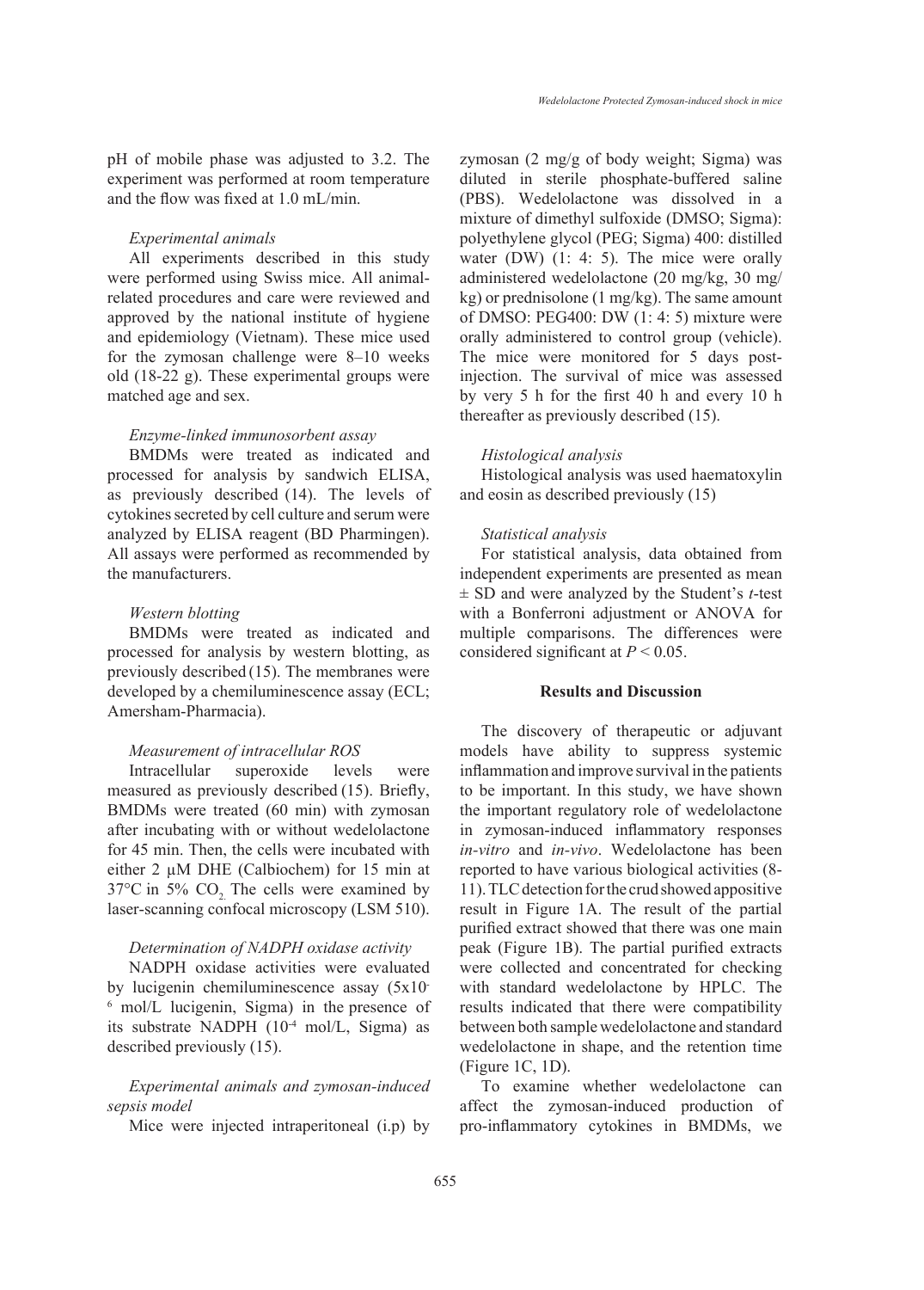#### Cuong TT *et al.* / IJPR (2018), 17 (2): 653-660



**Figure 1.** Thin layer chromatography for crude sample and partial purified sample, and HPLC for standard wedelolactone and<br>sample wedelolactone. wedelolactone. (A) Transfer crude sample extract in TLC (1,2,4: cude sample; 3 for standard wedelolactone). (B) Transfer partial purified sample in TLC (1: standard wedelolactone; 2, 3, 4: partial purified sample). (C) HPLC figure for wedelolactone. (D) HPLC Figure for sample wedelolactone.

we de lolactone.

6, and IL-12p40 production are inhibited by wedelolactone, but not IL-10. Bone marrow-derived macrophages (BMDMs) from mice were treated with wedelolactone at concentrations of 0, 1, 5, 10, 20, 30, 40 µg/mL in DMSO 0.1% in 45 min before stimulation with zymosan. Supernatants were harvested 18 h after stimulation with 100 µg/mL zymosan to induce inflammation. Concentrations of IL-10, IL-12p40, IL-6, and TNF- $\alpha$  in the culture supernatants were determined by ELISA. The results are expressed the mean  $\pm$  SD of five experiments. Significant differences (\*\**P* < 0.01; \*\*\**P* < 0.001) compared with cultures without wedelolactone are indicated.



pretreated BMDMs with wedelolactone before stimulation with zymosan. All cytokines except IL-10 were significantly inhibited in BMDMs by pretreatment with wedelolactone (Figure 2). These findings suggest that wedelolactone regulates the zymosan-induced pro-inflammatory cytokine secretion in macrophages. Mitogen-activated protein kinases (MAPKs) activation results in induction of numerous pro-inflammatory molecules after pattern-recognition receptor signaling activation (16).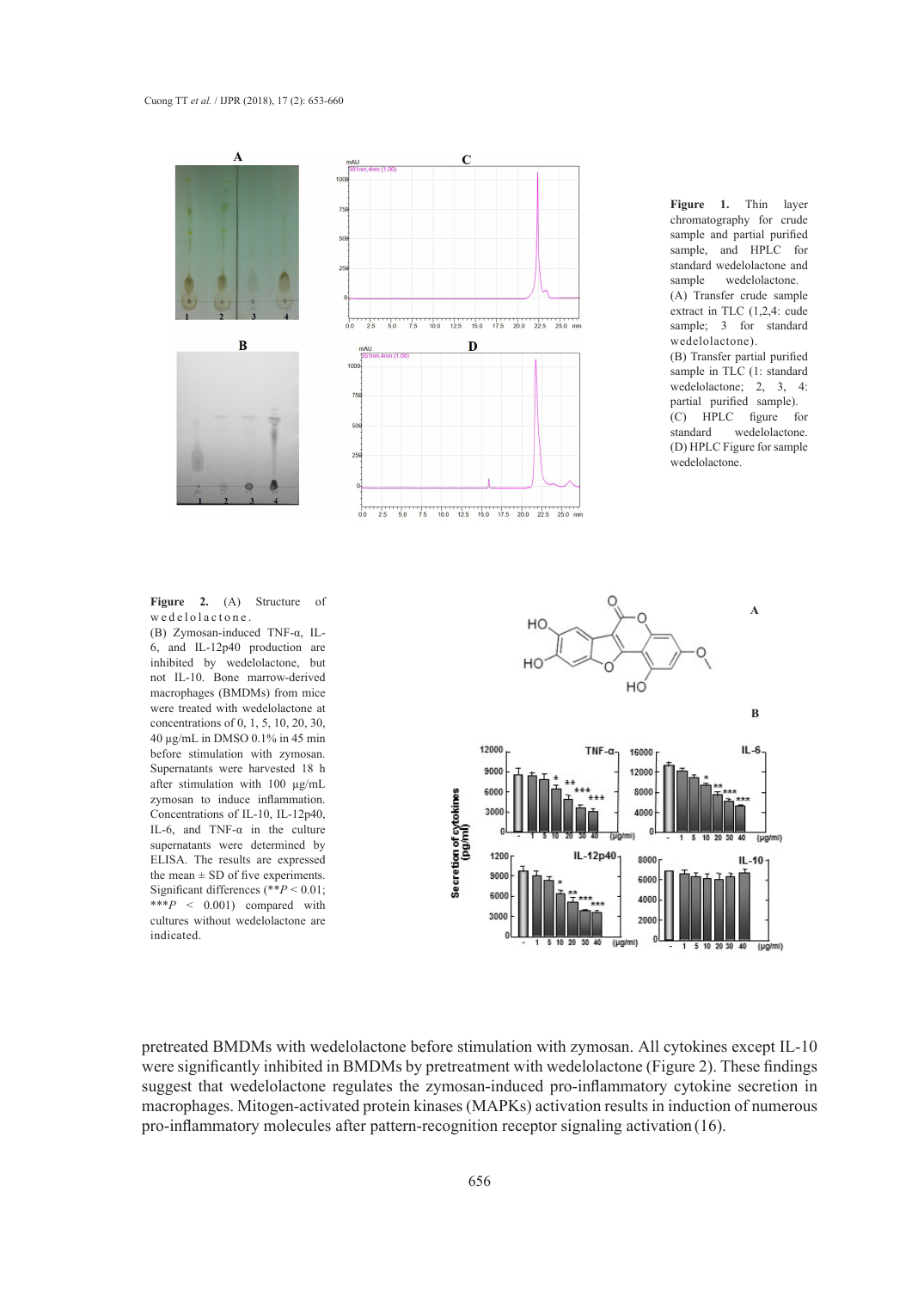

Figure 3. Wedelolactone negatively regulates zymosan-induced phosphorylation of p38 MAPK activation in BMDMs. The cells were pretreated solvent control (0.1% DMSO) or wedelolactone (30 µg/mL) for 45 min. Then the cells were stimulated with zymozan (100 µg/ mL) for 30 min. The cells were harvested after 1 hour lysed with ice-cold lysis buffer, and subjected to western blot analysis to detect the participant of the results are representative of the results are representative. activation of mitogen-activated protein kinases (MAPKs) (p38). M, media control; Wed, wedelolactone**.** The results are representative of three experiments. **Figure 3**. Wedelolactone negatively regulates zymosan-induced phosphorylation of

Therefore, the kinetics of p38 MAPK significantly abrogated the NA with zymosan. The current data showed that Importantly, phosphorylatio zymosan-induced phosphorylation of p38 MAPK associated with NADPH ox (Figure 3). These data were partly correlated with  $(19)$ . As shown in Figure 5B modulated activation of p38 MAPK, ERK by 345 in zymosan-treated cells. M was analyzed in BMDMs after treatment wedelolactone negatively modulated the previous studies (8). Wedelolactone negatively LPS-induced inflammation in RAW264.7 (8).

Zymosan can stimulate the production of (17) and NADPH oxidase is a main enzyme Therefore, these data indicate phagocytes (18). Therefore, we investigated the abortion of zymosan-in whether wedelolactone inhibited zymosan-<br>widase in BMDMs. While activities in macrophages. As shown in Figure disorders (20). Together, our significantly inhibited in the wedelolactone- modula reactive oxygen species (ROS) in myeloid cells of producing superoxide in mononuclear induced ROS generation, and NADPH oxidase 4, zymosan-induced superoxide generation was pretreated BMDM cells, and wedelolactone

the kinetics of p38 MAPK significantly abrogated the NADPH oxidase in cells incubated with zymosan (Figure 5A).

345 in zymosan-treated cells. Morever, zymosan<br>induces NA DPU exidese estimation by inducing 1. The current data showed that Importantly, phosphorylation of p47phox is iced phosphorylation of p38 MAPK associated with NADPH oxidase activation known as one of the main intracellular events (19). As shown in Figure 5B, wedelolactone significantly blocked the phosphorylation of Ser induces NADPH oxidase activation by inducing the phosphorylation of p47phox in neutrophil (19).

> Therefore, these data indicated wedelolactone inhibited the phosphorylation of p47phox leading the abortion of zymosan-induced NADPH oxidase in BMDMs. While ROS plays an important role in the progression of inflammatory disorders (20). Together, our data strongly suggest the potential use of wedelolactone for modulation of zymosan-induced inflammatory status through ROS-dependent pathways.



**Figure 4**. Wedelolactone inhibits the zymosan-induced production of ROS in BMDMs.

**Figure 4**. Wedelolactone (50 μg/ml) of solvent control (0.1% DMSO) was added to BMDM cens for 45 mm. (A) filed the cens included with zymosan (100 μg/mL) for 60 min. The fluorescence intensity of the cells were evaluated zymosan. The DHE (for superoxide) fluorescence results are expressed the mean  $\pm$  SD of three experiments. wedelolactone (30  $\mu$ g/ml) or solvent control (0.1% DMSO) was added to BMDM cells for 45 min. (A) Then the cells incubate with software system to determine the amount of superoxide produced within 15 min. SC, solvent control; Wed, wedelolactone; Zym,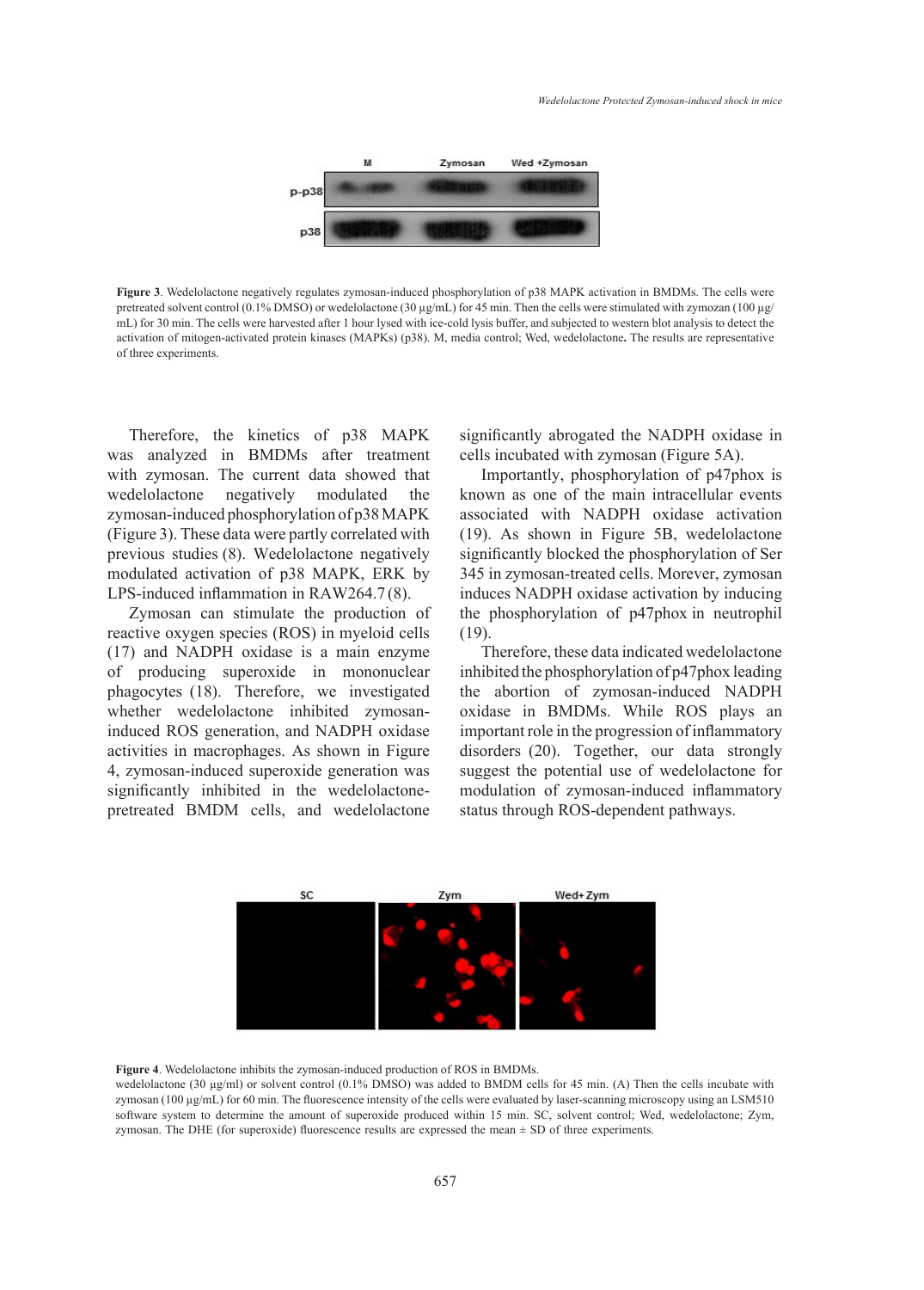

**Figure 5**. Zymosan-induced ROS-generating of p47phox in BMDMs are inhibited by wedelolactone. (A) BMDMs were pretreated wedelolactone (30  $\mu$ g/mL) for 45 min. Then the cells were stimulated with zymozan (100 in the cells were measured as described the materials and methods. M, media control; SC, zymosan. The results are expressed the mean  $\pm$  SD of three experiments. (\*\*\*,  $P < 0.001$ ) compared with cultures without wedelolactone are indicated. (B) The cells were pretreated with solvent control or wedelolactone (30 µg/ mL) for 45 min. Then the cells were stimulated with zymozan (100 μg/mL) for 15 min. The cells were lysed and analyzed by SDS-PAGE and immunoblotting with anti–phospho-Ser345–p47phox Ab (p-Ser345) or antip47phox Ab (p47phox). M, media control; Wed, wedelolactone; Zym, zymosan. The results are representative of three experiments.

### **Figure 6**. Wedelolactone protects mice against the zymosan-induced inflammatory responses.

(A) Wild-type (WT) mice  $(n = 25$  per (20 mg/kg) or (30 mg/kg) or vehicle 24 h before intraperitoneal injection by zymosan (2 mg/kg). Viability was assessed every 5 h for the first 40 h and every 10 h thereafter. Wed, wedelolactone, PD, prednisone.

(B) Serum levels of TNF-α, IL-6 were measured in mice that had or had not been given wedelolactone (30 mg/kg) or vehicle by using mg/kg) injection. V, vehicle; Zym, zymosan,; Wed, wedelolactone. SD of three experiments. Statistical differences (\*\*\**P* < 0.001) compared to the mice were not given wedelolactone are indicated. (C) Sections of spleen and liver from mice were injected with zymosan (2mg/kg) for 24 h after giving administration of wedelolactone (30 mg/kg) or vehicle. H&E staining was performed (scale bars: upper, 100 µm). V, vehicle; Zym, zymosan; Wed, wedelolactone. The images are representative of sections from five mice per group.

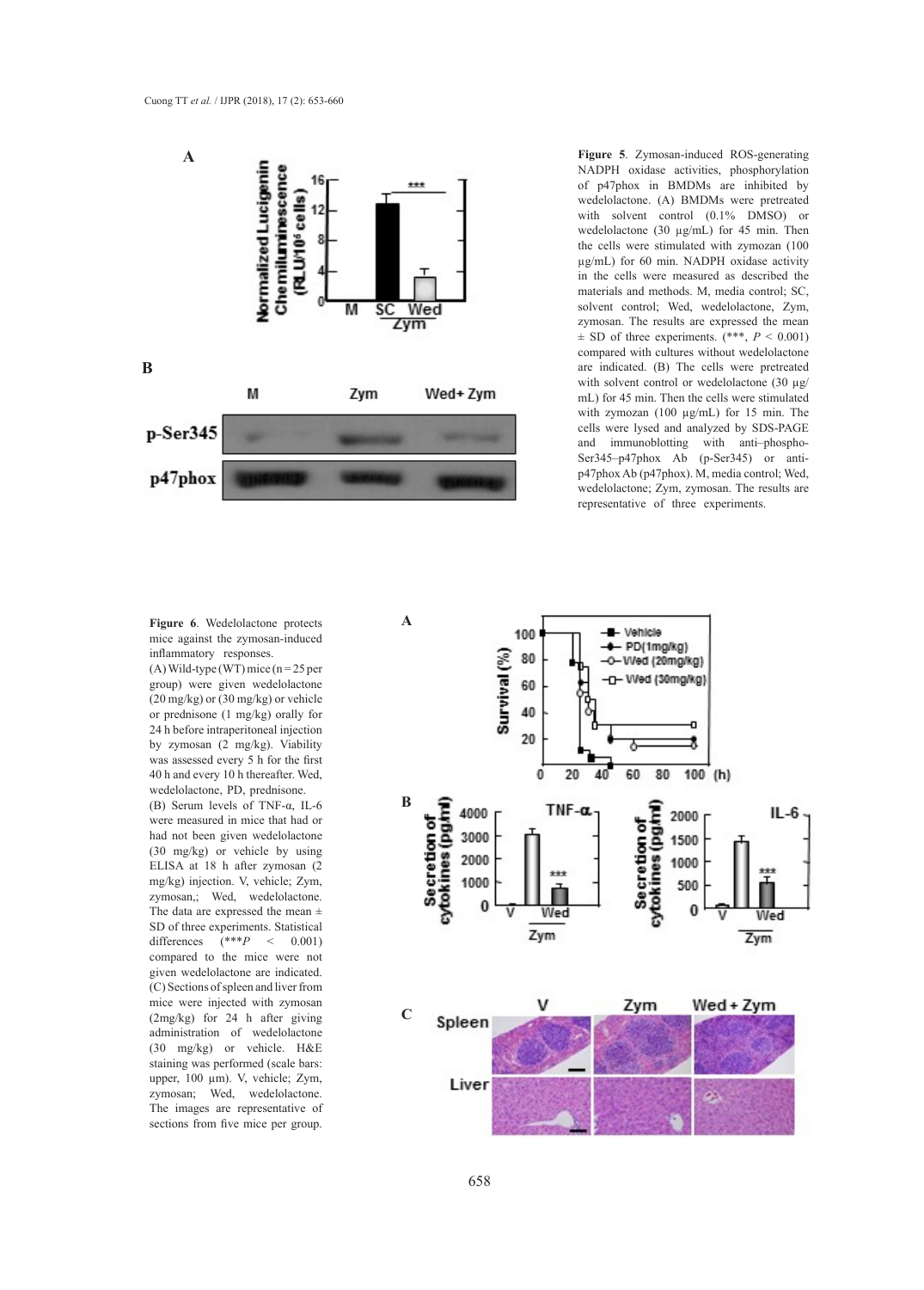To explore the therapeutic effect of wedelolactone during zymosan-induced MODS model, the mice were pre-treated orally with or without wedelolactone (20, 30 mg/kg), prednisone (PD) (1 mg/kg), and vehicle for 24 h before intraperitoneal (i.p) injection by zymosan (2 mg/kg). Then, the survival was monitored for 5 days. As shown in Figure 6A, 100% of mice pretreated by vehicle were died at 5 days postinjection, whereas 15% of mice administered 20 mg/kg of wedelolactone ( $P < 0.001$ ) and 30% of mice administered 30 mg/kg of wedelolactone were still alive. In addition, nearly 20% of mice that had administered PD were alive  $(P < 0.001)$ .

The role of wedelolactone in the secretion of cytokines in mice injected with zymosan was evaluated. The contractions of TNF-α and IL-6 in the serum was significantly suppressed in mice that had administered 30 mg/kg of wedelolactone (Figure 6B). Moreover, these inflammatory changes with congestion in spleen and liver damage were significantly decreased in mice that were administered wedelolactone (Figure 6C). Together, these finding suggested that wedelolactone can suppress the inflammatory responses in zymosan-induced MODS.

#### **Conclusion**

This study demonstrated that wedelolactone is a potential anti-inflammatory substance isolated for the first time from medicinal plant *Eclipta prostrata* (L) L. grown in Vietnam. More importantly, the data indicated the therapeutic effects of wedelolactone in zymosan-induced inflammation in mice. Therefore, our findings may provide new opportunities for discovery of therapeutic drug to treat zymosan-induced excessive systemic inflammation.

### **Acknowledgement**

This work was supported by Vietnam National Foundation for Science and Technology Development (Nafosted: 106.99-2010.23).

### **References**

(1) Batbayar S, Lee DH and Kim WH. Immunomodulation of Fungal β-Glucan in Host Defense Signaling by

Dectin-1. *Biomol. Ther. (Seoul)* (2012) 20: 433–45.

- (2) Baldwin KT, Carbajal KS, Segal BM and Giger RJ. Neuroinflammation triggered by β-glucan/dectin-1 signaling enables CNS axon regeneration. *Proc. Natl. Acad. Sci. USA* (2015) 112: 2581-6.
- (3) Brown GD. Dectin-1: a signalling non-TLR patternrecognition receptor. *Nat. Rev. Immunol*. (2006) 6: 33- 43.
- Remichkova M, Yordanov M and Dimitrova P. (4) Etoposide attenuates zymosan-induced shock in mice. *Inflamm.* (2008) 31: 57-64.
- Machado JR, Soave DF, da Silva MV, de Menezes (5) LB, Etchebehere RM, Monteiro ML, dos Reis MA, Corrêa RR and Celes MR. Neonatal sepsis and inflammatory mediators. *Mediator. Inflamm*. (2014): 2014.
- (6) Hsu BG, Lee RP, Yang FL, Harn HJ and Chen HI. Post-treatment with N-acetylcysteine ameliorates endotoxin shock-induced organ damage in conscious rats. *Life. Sci*. (2006) 79: 2010-6.
- Wang H, Wang L, Li N L, Li JT, Yu F, Zhao YL, Wang (7) L, Yi J, Wang L, Bian JF, Chen JH, Yuan SF, Wang T, Lv YG, Liu NN, Zhu XS, Ling R and Yun J. Subanesthetic isoflurane reduces zymosan-induced inflammation in murine Kupffer cells by inhibiting ROS-activated p38 MAPK/NF-κB signaling. *Oxid. Med. Cell* (2014): 2014.
- Yuan F, Chen J, Sun PP, Guan S and Xu J. (8) Wedelolactone inhibits LPS-induced pro-inflammation via NF-kappaB pathway in RAW 264.7 cells. *J. Biomed. Sci*. (2013) 20: 84.
- Chen Z, Sun X, Shen S, Zhang H, Ma X, Liu J, Kuang (9) S and Yu Q. Wedelolactone, a naturally occurring coumestan, enhances interferon-γ signaling through inhibiting STAT1 protein dephosphorylation. *J. Biol. Chem.* (2013) 288: 14417-27.
- Sarveswaran S, Gautam S C and Ghosh J. (10) Wedelolactone, a medicinal plant-derived coumestan, induces caspase-dependent apoptosis in prostate cancer cells via downregulation of PKCε without inhibiting Akt. *Int. J. Oncol.* (2012) 41: 2191-9.
- (11) Kobori M, Yang Z, Gong D, Heissmeyer V, Zhu H, Jung YK, Gakidis MA, Rao A, Sekine T, Ikegami F, Yuan C and Yuan J. Wedelolactone suppresses LPSinduced caspase-11 expression by directly inhibiting the IKK complex. *Cell Death. Differ*. (2004) 11: 123- 30.
- (12) Dalal S, Rana S, Sastry K and Kataria S. Wedelolactone as an Antibacterial Agent extracted from. *Eclipta alba. Internet. J. Microbiol.* (2008) 7: 1-5.
- (13) Hamrapurkar P, Chachad M and Phale M. Quantitative estimation of wedelolactone in *Eclipta alba* hask using high performance liquid chromatography. *NPAIJ* (2009) 5: 57-60.
- (14) Phuong NT, Cuong TT and Quang DN. Antiinflammatory activity of methyl ferulate isolated from *Stemona tuberosa* Lour. *Asian Pac. J. Trop. Med*. (2014) 7S1: S327-31.
- Cuong TT, Yang CS, Yuk JM, Lee HM, Ko (15)